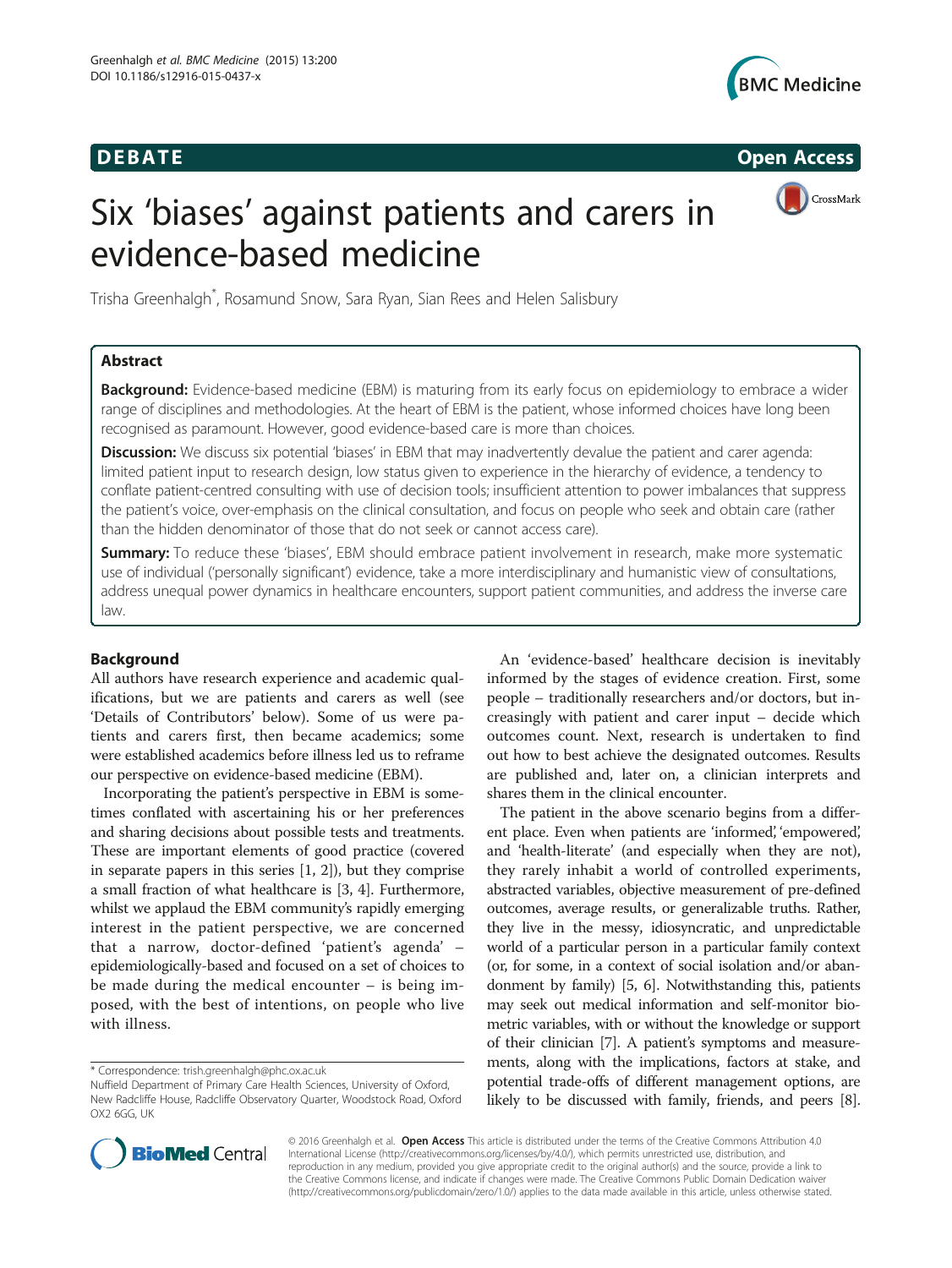The clinical encounter, whether patient-initiated (e.g. to present a symptom or concern) or clinician-initiated (e.g. an invitation for screening or chronic disease surveillance), has cultural and moral significance and occurs against a complex backdrop of personal sense making, information seeking, and lay consultations [\[9](#page-8-0)–[11](#page-8-0)].

The options tabled by the clinician for a 'shared decision' may or may not resonate with what has occurred in the patient's world up to this point. Furthermore, following a (more or less) shared decision, the patient goes away and re-enters what has been termed the 'lifeworld' [[12](#page-8-0)] – a world where people rather than biomedical variables have salience and where it is particularities, not mean values or generalizable truths, that matter [[13](#page-8-0)]. In this world, different factors will be at stake; the illness as lived will differ from the disease or risk state in the evidencebased guideline, and may well be at odds with the outcomes (whether 'patient reported' or not) measured in the research trial [[14](#page-8-0)]. With the help of particular carers, family, friends, and peers (whether defined as 'carers' or not), the patient tries to align the evidence-based model of disease with the actual experience of illness or (assigned) risk.

Below, we discuss six features of EBM – which we refer to, figuratively, as 'biases' – that may inadvertently devalue this broader patient and carer agenda: (1) the lack of patient input to the research process; (2) the low status given to experience ('anecdote') in the hierarchy of evidence; (3) EBM's tendency to conflate patient-centred care with use of shared decision-making tools; (4) the limited attention given in EBM to power imbalances that suppress the patient's voice; (5) EBM's over-emphasis on the clinician-patient dyad (overlooking the ongoing work of self-management and the importance of the patient's wider social networks, both on and offline); and (6) EBM's primary focus on people who seek and obtain care (rather than on the hidden denominator of those that do not seek or cannot access care). These influences, and their potential effects on the process and outcome of evidence-based care, are summarised in Table [1](#page-2-0). We consider them in turn below.

Note that whilst all the 'biases' below are evident in the EBM literature, we are not suggesting that practitioners, researchers, or teachers of EBM are, as individuals, biased (that is, prejudiced) against patients or carers. On the contrary, many protagonists of EBM are passionately committed to working in a patient-centred way. Our argument is that despite the best intentions of these individuals, EBM's paradigmatic assumptions, theories, tools, and techniques, as well as its existing evidence base, contain potential distortions that may have negative consequences for the people it aims to serve. In short, it is the paradigm that contains the biases highlighted below, not (in general) the people who seek to develop or apply it. We hope that practitioners, teachers, and researchers of EBM will ask themselves when reading each of the biases below: "Given that I personally seek to be unbiased in relation to patients and carers, how should I alter my use of evidence/teaching approach/research focus to help redress this bias?"

#### **Discussion**

# Bias 1: Most published research has had minimal patient input

Evidence generated by clinical research will depend on who asks the questions, who defines the outcome measures, who interprets the findings, and who disseminates the outputs. In the past few years, many research funders have encouraged patient input to each of these steps [\[15](#page-8-0)]. However, it will be decades before this laudable stance achieves the necessary change in the knowledge base so that it truly reflects patients' priorities and needs. Most studies underpinning today's evidence-based decisions were designed in an era when researchers were assumed to know better than patients which interventions should be compared, which outcomes should be measured (and when), what the data meant, and who should be informed of the results.

In the widely cited Diabetes Control and Complications Trial (DCCT), for example, conducted between 1983 and 1993, people with type 1 diabetes were randomised to 'intensive' or 'conventional' treatment and followed-up long term to assess the risk of complications [[16](#page-8-0)]. Whilst intensive treatment was associated with a lower incidence of microvascular complications (including the presence of asymptomatic microalbuminuria, a surrogate endpoint that clearly mattered to the researchers), it tripled the incidence of severe hypoglycaemia – a complication classified as 'minor' by the researchers since it was not, on average, associated with cognitive decline or lower quality of life. Indeed, the only kind of hypoglycaemic attack counted as a problem in the DCCT was one "*in which* [medical] assistance was required in the provision of treatment" [[16](#page-8-0)].

When the DCCT was set up, people with diabetes were not invited to help design or oversee it (reflecting prevailing research practice at the time). Those who have experienced hypoglycaemic episodes may have different views on how necessary it is to avoid such experiences. One problem with frequent hypoglycaemic episodes is (possibly permanent) loss of awareness of impending hypoglycaemia – a phenomenon that people with type 1 diabetes consider important and dangerous [[17\]](#page-8-0). The DCCT researchers' conclusion – that a policy of tight diabetes control should be routinely pursued – was based largely on their own value-judgement that delay of microvascular complications was worth the trade-off of a substantial increase in the incidence of hypoglycaemic attacks severe enough to impair consciousness. After cataloguing the comas, seizures, and fatal motor accidents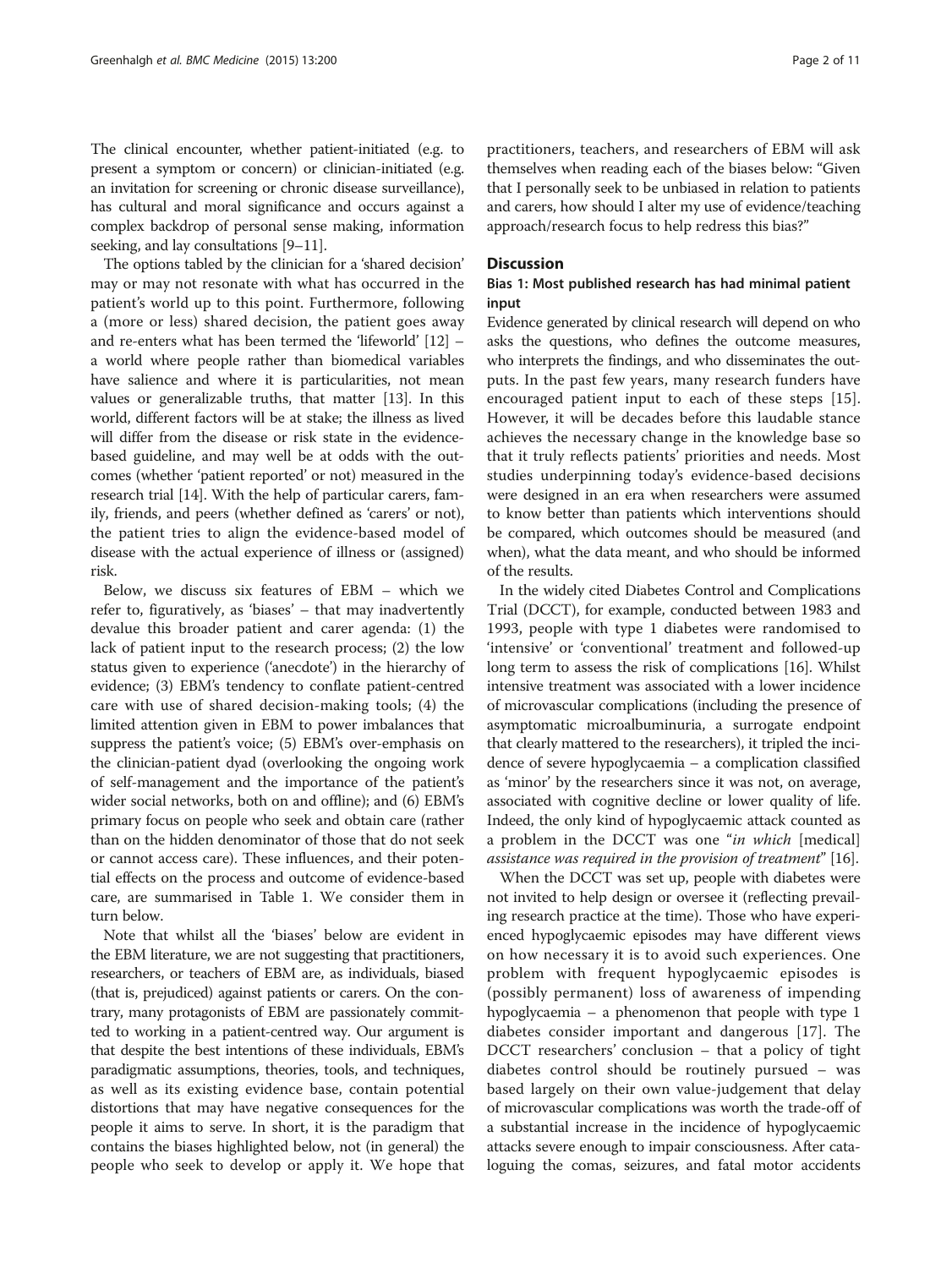| Nature of bias                                                                        | Impact on process of care                                                                                                                                                       | Impact on outcome                                                                                                                                                                 | How this bias might be minimised                                                                                                                                                                                                                                    |
|---------------------------------------------------------------------------------------|---------------------------------------------------------------------------------------------------------------------------------------------------------------------------------|-----------------------------------------------------------------------------------------------------------------------------------------------------------------------------------|---------------------------------------------------------------------------------------------------------------------------------------------------------------------------------------------------------------------------------------------------------------------|
| 1. Most published research<br>had minimal patient input                               | Example: evidence relates to options<br>and outcome measures that patients<br>themselves would not have chosen                                                                  | The available menu of evidence-based choices<br>reflects a biomedical framing and omits options<br>that might be more acceptable and effective                                    | Patient and public input to setting research priorities, study<br>design, choice of outcome measures, and interpretation and<br>dissemination of findings must be prioritised and effectively<br>resourced                                                          |
|                                                                                       | Recruitment methods to trials address<br>only a fraction of the population                                                                                                      | Study findings apply only to this sub-population                                                                                                                                  | Diverse and questioning patient/carer steering group<br>may help recruit more diverse and representative samples                                                                                                                                                    |
| 2. EBM's hierarchy of evidence<br>tends to devalue the patient or<br>carer experience | Abstracted evidence from population<br>samples is given more weight than real,<br>individual evidence from this patient/carer                                                   | The patient is effectively 'regressed to the mean'<br>and offered the option(s) that the average patient<br>would benefit most from                                               | 'Personally significant evidence' from a particular patient<br>in the here and now should be systematically captured<br>and treated as complementary to 'statistically significant<br>evidence' from distant research populations                                   |
|                                                                                       | Qualitative evidence, even when robust and<br>relevant, is rarely used to its full potential                                                                                    | Personalisation of care lacks nuance and context.<br>because research addressing 'how', 'why', and 'in<br>what circumstances' has not been used                                   | Narrative, phenomenological, and ethnographic research<br>designs should be viewed as complementary rather than<br>inferior to epidemiological evidence - though qualitative,<br>like quantitative, research must be appraised for rigour<br>and relevance          |
| 3. EBM conflates patient-<br>centredness with use of<br>shared decision-making tools  | The 'patient's agenda' is framed through a<br>medical lens and reduced to a series of<br>decisions about tests and treatments                                                   | Humanistic aspects of the consultation (empathy,<br>compassion, the therapeutic alliance) are devalued<br>and may be overlooked                                                   | Working with humanities scholars and psychologists,<br>EBM researchers should acknowledge and incorporate<br>interdisciplinary approaches to extend and complement<br>their current focus on shared decision-making                                                 |
| 4. Power imbalances may<br>suppress the patient's voice                               | Much of the patient's agenda will not get<br>aired in the consultation                                                                                                          | Advice that is given, and management plans that are<br>'agreed', may be ignored (but may be inappropriate<br>anyway since they are based on a partial picture)                    | Working with social and political scientists, EBM researchers<br>should collect and apply evidence on how to make<br>consultations more democratic (see main text for examples)                                                                                     |
| 5. EBM over-emphasises the<br>clinical consultation                                   | Clinicians underestimate the extent of<br>self-management and the value of lay<br>networks (in which people support and<br>inform one another) both face-to-face<br>and virtual | Clinicians and researchers focus on 'interventions'<br>that they can deliver instead of considering how<br>they can support models of care in which they<br>are no longer central | Working with social scientists, EBM researchers should<br>become comfortable with naturalistic designs for studying<br>the patient in a real-world context and exploring the<br>dynamics of social networks and online groups from a<br>complex systems perspective |
| 6. EBM is concerned mainly<br>with people who seek (and<br>can access) care           | People with greatest need for evidence-<br>based care are least likely to receive it                                                                                            | A 'hidden denominator' of hardest-to-reach<br>sub-populations may remain undiscovered,<br>hence EBM may appear to have solved more<br>problems than it actually has               | EBM researchers should embrace more explicitly a public<br>health agenda, in which preferred study designs may be<br>observational and developmental (including participatory<br>co-design) rather than controlled experiments                                      |

<span id="page-2-0"></span>

| Table 1 'Biases' against patients and carers in traditional evidence-based medicine (EBM) and how they might be overcome |  |  |  |  |
|--------------------------------------------------------------------------------------------------------------------------|--|--|--|--|
|--------------------------------------------------------------------------------------------------------------------------|--|--|--|--|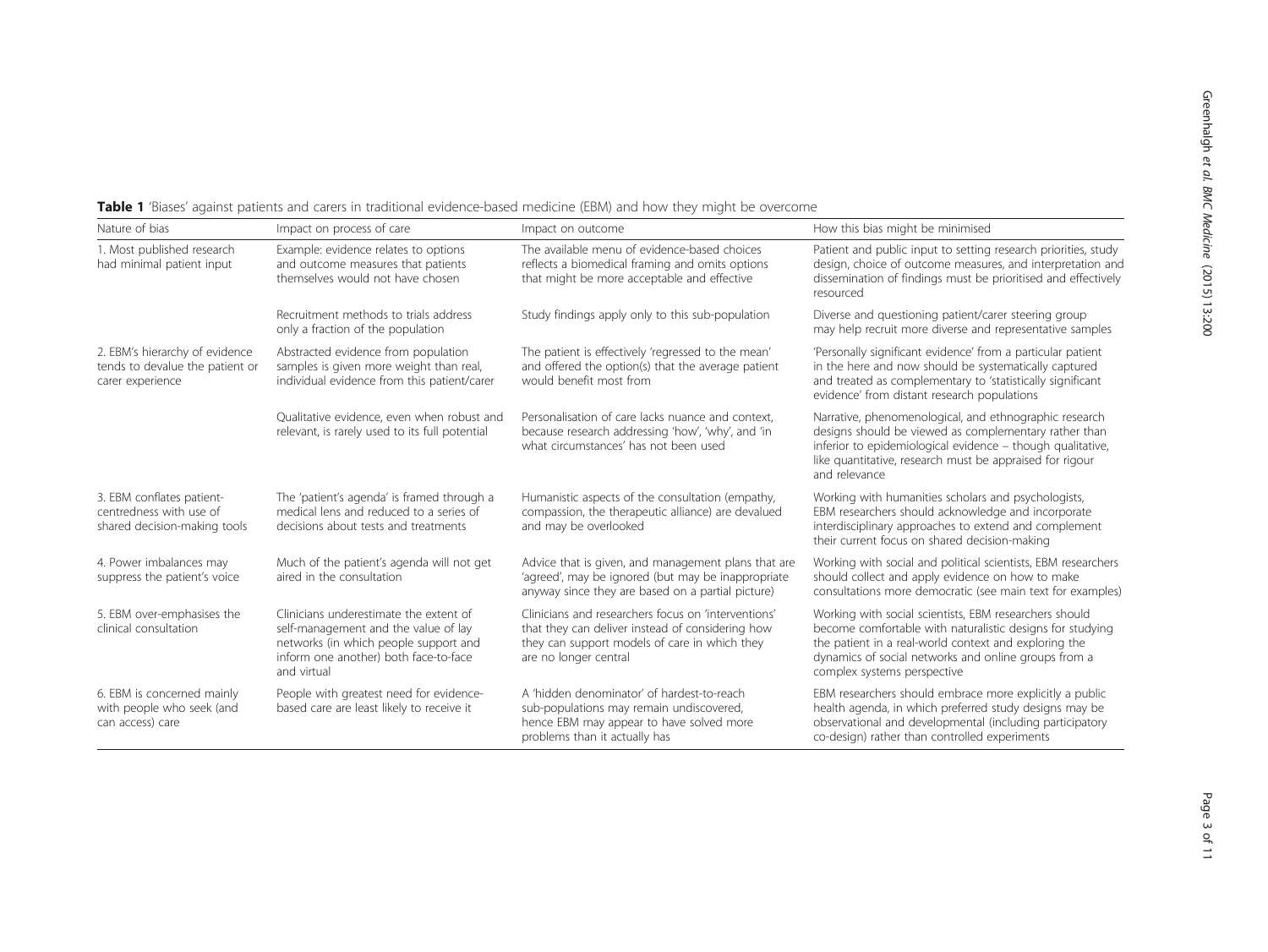caused by hypoglycaemia in the study, they concluded: "Although we are mindful of the potential for severe injury, we believe that the risk of severe hypoglycaemia… is greatly outweighed by the reduction in microvascular and neuro-logic complications" ([\[16\]](#page-8-0), p. 983).

A similar conclusion was drawn about tight control of type 2 diabetes based on the UK Prospective Diabetes Study, conducted between 1977 and 1997 [\[18\]](#page-8-0). Participants, newly diagnosed with type 2 diabetes, were randomised to tight or conventional glycaemic control. Tight control (achieved with insulin or oral medication) was associated with a 12 % lower risk of what the trial authors called "any diabetes-related endpoint" (that is, clinical end-points predefined by the researchers) and a 25 % lower risk of microvascular complications (including microalbuminuria). Tight control with insulin was associated with a significant increase in both weight gain and hypoglycaemic episodes. Again, patients were not formally consulted either when designing the trial or when interpreting findings. The study's authors and journal editors interpreted the findings to support a policy of tight glycaemic control in type 2 diabetes [[19\]](#page-8-0).

The questionable evidence from DCCT and UK Prospective Diabetes Study directly informed the UK Quality and Outcomes Framework, a pay-for-performance scheme in which general practitioners were financially incentivised to monitor and manage diabetes and other conditions in a stipulated way [[20\]](#page-9-0). The Quality and Outcomes Framework target introduced in 2008 (an HbA1c of below 7.0 %) reflected what policymakers deemed the evidence base for tight glycaemic control from these early trials (and which others have dubbed 'the idolatry of the surrogate' [[21\]](#page-9-0)). It ignored more recent evidence from the larger ACCORD trial, which showed little (if any) benefit from tight versus conventional control and an increase in mortality with the former [[22](#page-9-0), [23](#page-9-0)]. As a result, many people with diabetes were treated aggressively by doctors whose personal income depended on achieving outdated and dangerous biomarker target levels [[24](#page-9-0)], increasing the risk of recurrent hypoglycaemia and its associated hard-to-capture impacts on quality of life. Whilst the target was revised a few years later to 7.5 % by the National Institute for Health and Clinical Excellence [[25](#page-9-0)], it is possible (though by no means certain) that attention to patient priorities at the time the DCCT and UK Prospective Diabetes Study trials were designed, executed, and interpreted might have prevented this potentially harmful policy being introduced.

The transition from 'outcomes that matter to researchers' to 'outcomes that matter to patients' has fuelled (and been fuelled by) the rapidly expanding science of patientreported outcome measures – standardised instruments developed via systematic surveys of people who have the condition being researched [[26\]](#page-9-0). Factoring in the

patient perspective in trial design is an important step forward. Nevertheless, patient-reported outcome measures and similar instruments – which effectively give us patients' priorities 'on average' – can never fully capture the situated, fluctuating granularity of what matters most to a particular patient and carer at a particular point in the illness journey (including why the person has or has not consulted the clinician at a key decision point). We consider this agenda in the next few sections.

# Bias 2: EBM's hierarchy of evidence devalues the individual patient experience

Standardised measures of patient priorities are less relevant when dealing with individuals. If we want to tailor an evidence-based decision to a particular patient's priorities and circumstances, we need data that are personally significant in the here and now – and for this we need the richness of narrative.

The individual case report sits at the bottom of EBM's hierarchy of evidence. Indeed, we are explicitly warned not to trust 'anecdotal' evidence [[27\]](#page-9-0). This is entirely appropriate if the question being asked is "should I rely on a story of what happened to some other patient when advising this patient?" However, the warning is misplaced – harmful even – if the question is "what do I know about this patient that will help me work with him or her to refine and personalise a management plan?" The latter question demands that statistically significant evidence from research trials is interpreted and applied with an understanding of the personally significant evidence of the patient's own experience. Personally significant evidence includes both objective evidence (e.g. what this patient's test results show), and subjective evidence (e.g. what this patient feels; what matters to him or her) [[28](#page-9-0)].

For example, if I have taken my daily statin on thousands of occasions without developing muscle pains, and if my blood tests show no rise in marker enzyme levels, the chance that I will develop muscle pains on the same statin tomorrow is much less than the published incidence of myalgia on this drug, based on the mean incidence measured in thousands of patients in post-marketing surveillance studies. Clearly, judgement is needed when deciding how much weight to give personally significant evidence compared to statistically significant evidence derived from a distant population sample.

EBM is defined in the literature as the science of integrating the clinician's expertise and judgement with best research evidence and the individual detail of the patient's case [[29\]](#page-9-0). It emerged partly as a reaction to widespread inconsistencies in clinical decision-making (such as managing one patient on the basis of what happened to the previous patient) – and has been very successful in improving outcomes. However, whilst the science of 'best research evidence' has moved on substantially,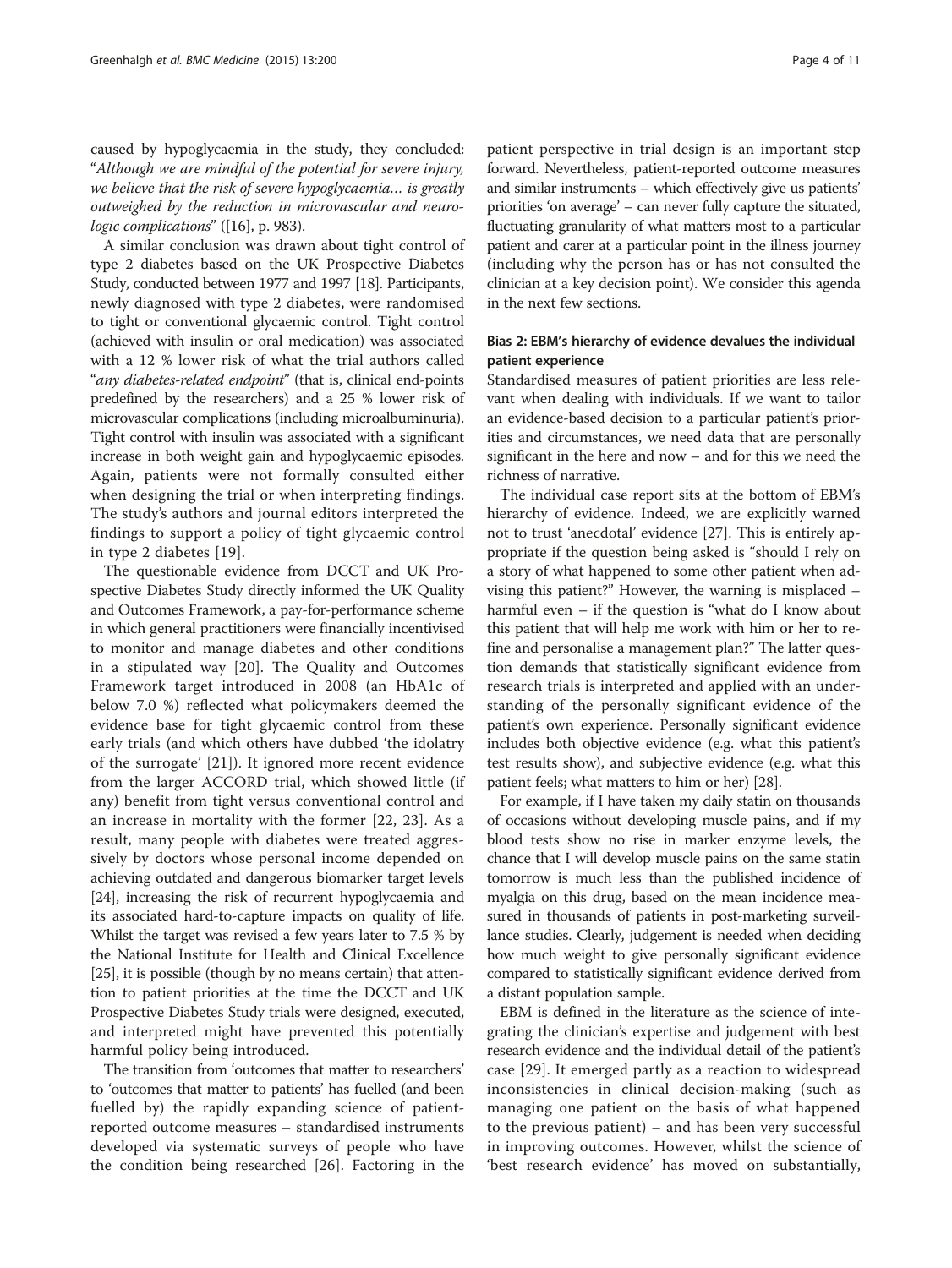the EBM literature has paid much less attention to the science (and art) of how to capture the subjectivity, uniqueness, and real-world messiness of the individual case and how to integrate it with research data to aid decision-making. Similarly, many people in the EBM community acknowledge that qualitative research to describe the patient experience, including the perspective of carers and significant others, can add granularity and meaning to research findings consisting of effect sizes, confidence intervals, and grand means. Nevertheless, they also tend to retain a hierarchical view of the value of such research, viewing qualitative evidence as less robust than quantitative evidence, rather than complementary to it and addressing different questions.

Not all individual patient experiences are research data, of course [[30](#page-9-0)]. However, systematically collected narratives, along with phenomenological and ethnographic evidence (studies of the lived experience of illness and healthcare), provide essential counterweight to the epidemiologically oriented framings and categorisations of EBM. Findings from such research include that:

- The EBM literature tends to depict the patient's illness as a fixed entity with more or less stable properties; it often portrays the patient as feeling the same about their condition tomorrow as they do today. In reality, symptoms of chronic illness can fluctuate substantially from day to day, as does the significance a person places on the illness [[31](#page-9-0)–[33](#page-9-0)].
- Being ill is a tiny part of what it means to live with a long-term condition (especially one that is largely asymptomatic). Most of the time, it is the living that is foregrounded, not the illness [\[29](#page-9-0)]. The EBM literature tends to depict a long-term condition as deviation from an assigned 'normal state' (measured by biomarkers) and as periodic 'illness exacerbations' that prompt the patient to seek care. The patient's experience of the same condition may not be as an illness at all but as a dimension of being, a fact of life, and something that must be attended to and 'tinkered with' [\[31](#page-9-0), [34](#page-9-0), [35](#page-9-0)].
- Much of the EBM literature relies on (and its practitioners must to some extent accept) fixed categories and definitions of what a disease is. Qualitative research can inform new categories and definitions if researchers are open to this possibility. Patients with depression, for example, who took selective serotonin reuptake inhibitors, were ignored for years after they raised concerns about side effects such as 'electric head feeling' that did not fit the existing 'evidence-based' model of the drug's effects or the formal categories of adverse events used in standardised post-marketing surveillance [\[36\]](#page-9-0).

# Bias 3: EBM conflates patient-centredness with use of shared decision-making tools

Few people think of their illness(es) as a series of discrete decision nodes. Being presented with a menu of options, each tagged with a probability, odds ratio, number needed to treat, or number needed to harm (even when the last two are expressed visually as so many happy or sad faces, respectively) can be problematic, even for those who do. Option grids and other 'tools to support conversations' represent significant progress in the shared decisionmaking field, but remain little used [[1](#page-8-0), [37\]](#page-9-0).

One reason for the limited success of decision aids is that the patient is not a dispassionate information processer. In contrast to the autonomous rational chooser assumed in EBM's decision trees, we make many of our life choices for reasons other than effectiveness or efficiency – for example, because we think a particular option would fit in with family plans, align with cultural expectations of good parenting, or honour the memory of an ancestor [\[3](#page-8-0)–[5](#page-8-0)]. Unless these reasons are recognised as primary drivers of human behaviour, clinician and patient will be at cross-purposes.

Communication is only partly about sharing information and agreeing a management plan; it also involves talk and gestures to establish and strengthen a therapeutic relationship [[38](#page-9-0)]. The therapeutic relationship is central, not marginal, to evidence-based practice. The stronger it is, the greater the chance that there will be a mutually agreed management plan, the more comfortable the patient will be carrying out their part in the plan and the more satisfied both parties will be [\[39, 40](#page-9-0)].

There is strong and consistent evidence that the success of the evidence-based consultation depends on its humanistic elements as much as on what information is shared and how. It is nearly 30 years since family medicine introduced the 'patient centred clinical method' [[41](#page-9-0), [42](#page-9-0)], summarized in a recent review as: "the adoption of a biopsychosocial [incorporating EBM, psychology and attention to social context] perspective by providers; the sharing of decisions and responsibilities between patients and providers; the strengthening of practitioners' compassion, sensitivity to patients' distress and commitment to respond to patients with empathy in an effort to alleviate suffering." [\[43\]](#page-9-0).

As Miles and Mezzich have observed [\[44\]](#page-9-0), there is remarkably little overlap between the EBM movement (oriented to objective, scientific, and often mathematical management of disease and risk) and the movement for patient-centred care ("the … imperative to care, comfort and console as well as to ameliorate, attenuate and cure"). The time is well overdue for these two important streams of scholarship in clinical method to explore their differences and establish common ground.

Bias 4: Power imbalances can suppress the patient's voice Healthcare interactions are characterised by socially prescribed roles and by imbalances of power and status that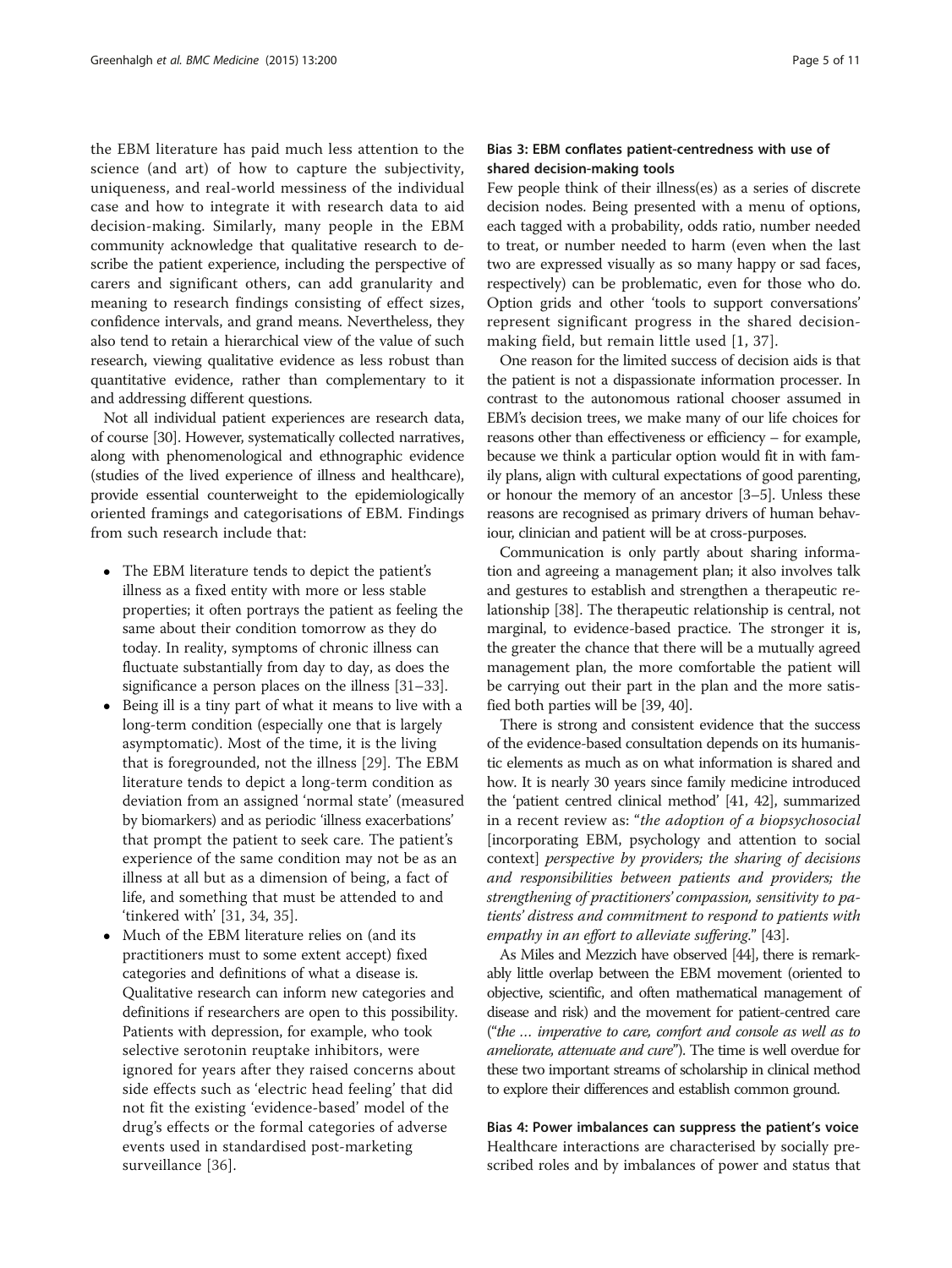profoundly affect how each party behaves [[9](#page-8-0)]. In the medical consultation, for example, the doctor has higher status, greater familiarity with the system, (usually) greater knowledge of disease process, and more extensive access to further information and resources. The doctor also typically controls the agenda and the use of time; he or she selects the language used to define and record the problem (and decides whether the patient's account is sufficiently important and credible to be worth recording at all). The doctor can ask the patient to remove clothing and reveal intimate and embarrassing aspects of their body or mind, and ask a valued carer to leave the room for reasons of 'confidentiality'.

Whilst a clinician's use of power may be appropriate and inevitable (to the extent, for example, that when we are sick, our capacity is impaired and we want to be looked after and for highly-trained professionals to make decisions on our behalf [\[45](#page-9-0)]), they can sometimes distort interaction in a way that disadvantages the patient – especially when the doctor is under time pressure and/or not behaving altruistically [\[46\]](#page-9-0), when doctor and patient are from different social classes or speak different languages [\[47](#page-9-0)], or when the patient's complaint fits poorly with the biomedical model of disease [[48, 49\]](#page-9-0). There may be no truly democratising solution to this 'bias', since illness makes us vulnerable, doctors are (at least in theory) experts on the condition being treated, and the goal of equal power-sharing may turn out to be (as one reviewer of an earlier draft of this paper put it) a "race to the bottom".

However, even when patients have greater knowledge about their condition than the doctor treating them, the power dynamic is such that the doctor's (in this example, weaker) evidence tends to trump the patient's (in this example, stronger) evidence – and the former may succeed in defining the latter as 'non-compliant' [\[10,](#page-8-0) [50\]](#page-9-0). In one qualitative study of people with type 1 diabetes, although specialist doctors supported "participatory decision making" and empowerment of patients, they frequently discounted patients' experiential knowledge and withheld resources that would allow patients to make truly informed decisions [[51\]](#page-9-0).

Examples from these studies included doctors dismissing symptoms that were not explained by blood tests, ignoring patient experience that did not correspond to textbook descriptions, using medical jargon to re-establish a position of power, and actively withholding information or services. Patients learnt to conceal their own expertise and treatment decisions in order to comply with medical expectations and to avoid professionals becoming "patronizing or angry" [\[50, 51](#page-9-0)]. All these might be considered as examples of what has been called 'epistemic injustice' – that is, the numerous and often subtle ways in which patients may be dismissed in their specific capacity as knowers [\[52\]](#page-9-0).

Power imbalances between clinicians and patients are particularly stark in the mental health field, where the doctor has the power (in consultation with other professionals) to declare the patient as 'lacking mental capacity', incarcerate him or her, and impose treatment. The mental health literature contains troubling examples of people who consider themselves to have been dehumanised in the name of evidence-based practice and who now describe themselves as a 'survivor movement' (that is, those who have survived medical interventions that did them alleged harm) [[53, 54](#page-9-0)].

For all these reasons, those who seek to make consultations 'evidence based' need to pay more nuanced attention to the power dynamics in these interactions. Measures, such as allocating more time to the consultation, using advocates and mediators, encouraging patients to bring lists of concerns, explicitly recognising and addressing the differing needs of disadvantaged groups and visiting vulnerable patients in their homes, and encouraging patients to bring a carer or advocate into the consultation if they wish, for example, are all evidence-based ways to reduce the power imbalance in the patient's favour [[55](#page-9-0)–[61\]](#page-9-0).

A reviewer of a previous draft of this paper pointed out that the power imbalances described in this section may also play out when patients and carers are invited to be involved in research. Offering lay people the opportunity to help design studies and challenge researchers' assumptions and perspectives may not always translate into democratic partnerships, especially in situations where power-knowledge imbalances are prominent.

## Bias 5: EBM over-emphasises the clinical consultation

Shared decision-making is strongly emphasised in EBM, but this focus assumes that the key interactions occur between a patient and a clinician around a medical decision tree. This depiction is flawed on a number of fronts.

First, we are highly social and mutually dependent beings. Our interactions with medicine often involve others (who may be present or absent during the consultation) [[62](#page-9-0), [63](#page-9-0)]. Managing a chronic illness involves work, which is typically distributed across a network of family and friends [\[3](#page-8-0), [8](#page-8-0), [31, 64](#page-9-0)–[66](#page-9-0)]. Doctors generally know this, but their 'evidence-based' discussions with patients about the options for tests and treatments rarely take full account of which people and perspectives the patient would like to bring into the conversation, when, and how; this is of more than tangential significance. Older couples, for example, may be managing various conditions and other life problems concurrently, and may develop a hierarchy of priority. In such circumstances, 'being ill' becomes a negotiated position depending on one's responsibilities and commitments to others [\[3](#page-8-0), [64\]](#page-9-0).

Second, the overwhelming majority of decisions about a person's chronic condition are made by that individual,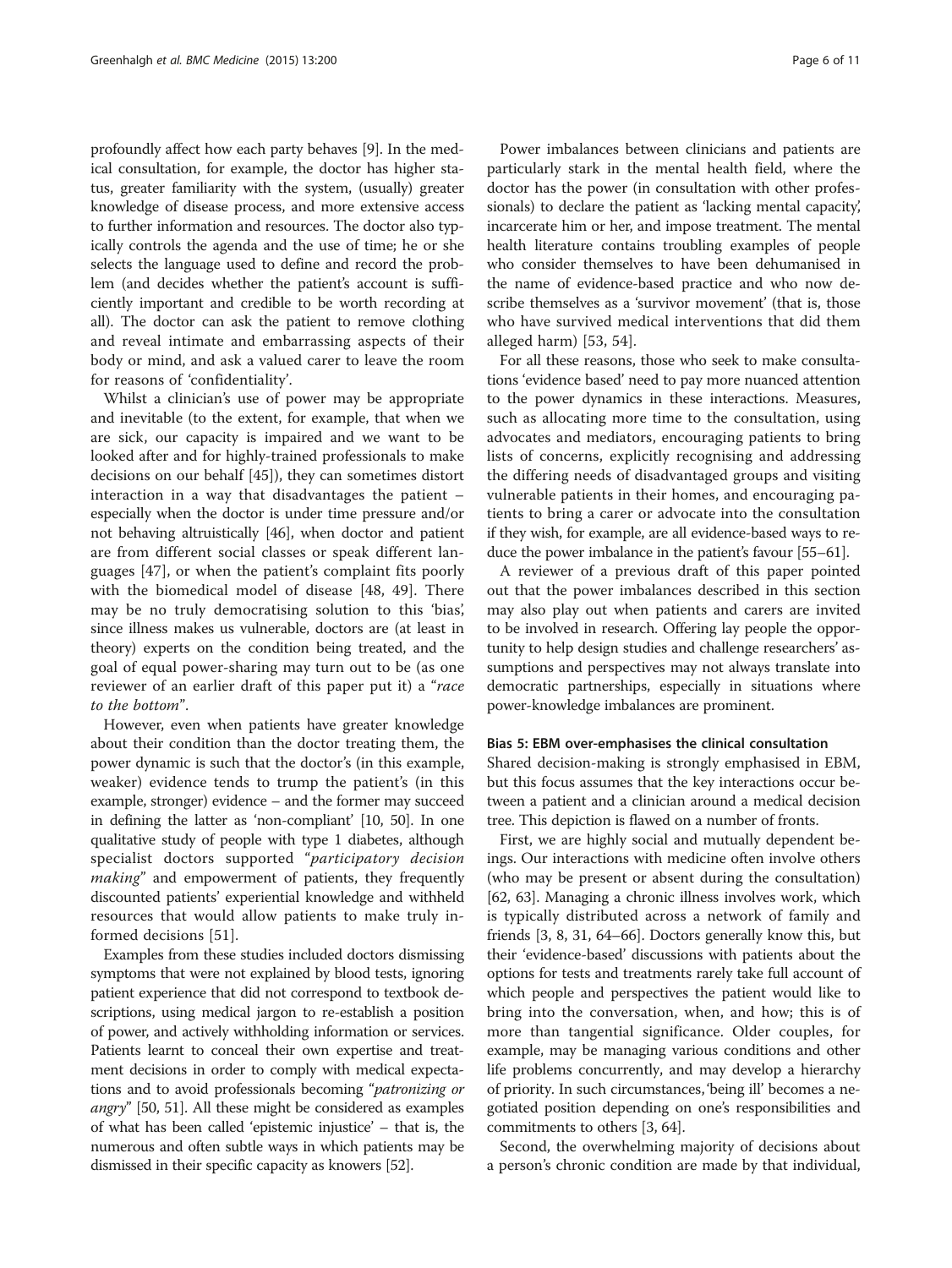their carer(s), and their lay networks without the input of professionals [\[10](#page-8-0), [67](#page-9-0)]. The knowledge of how to manage one's own illness overlaps only partially with the knowledge that doctors draw on to manage diseases; it also includes the embodied, tacit knowledge of particular symptoms and the body's response to treatment [[3](#page-8-0), [68](#page-9-0)]. Some decisions (such as which drug to take, if any) may be best shared with one's clinician; others (such as how to tell one's employer about illness or how to cope emotionally with stigma) may be better shared with friends or fellow patients. Tacit knowledge is the stuff of communities of practice – accumulated through years of experience and exchanged through stories [\[69](#page-9-0)–[71](#page-9-0)]. A particularly revealing genre of patient narrative is doctors'stories of their own illness journeys – in which they reveal how little they knew about their condition before experiencing it themselves, and how much they learned, often slowly and tangentially, from hearing or reading stories from other patients [[72](#page-9-0)–[75\]](#page-10-0).

Mutual support and knowledge exchange among people with long-term conditions is not a new phenomenon, but its form is changing. Old-style patient support groups that met periodically in a local venue, perhaps supported by national or local charities [\[76, 77\]](#page-10-0), have been joined by virtual peer support groups (e.g. on Facebook, Twitter, or bespoke online communities that may be supported by the healthcare service provider) [[78](#page-10-0), [79](#page-10-0)]. Members value knowledge exchange (both explicit and tacit) as well as practical tips and emotional support [\[80](#page-10-0)–[83](#page-10-0)].

Tacit knowledge (personally embodied, socially shared) is captured poorly if at all in the design of the clinical trials underpinning EBM, which focus predominantly on discrete 'interventions' that doctors and other health professionals can offer their patients (drugs, operations, specialist technologies, education). Herein lies a paradox: clinician-researchers are building an experimental science of how they can intervene in patients' illnesses [\[84](#page-10-0)], while patients themselves are building collaborative communities aimed at supporting and informing one another [[80](#page-10-0)–[83\]](#page-10-0). Hence, EBM's accumulating body of (explicit, research-based) knowledge and the (informal, tacit, and socially shared) knowledge actually being used by people managing their condition are developing separately rather than in dialogue with one another.

Lay networks and online support groups emerge and change organically. They are complex systems that cannot be experimented on or 'controlled for' [\[85, 86](#page-10-0)]. They exchange the kind of knowledge that is (by definition) hard to define or quantify. As such, they cannot be understood purely through the kind of research designs with which the majority of the EBM community is familiar. Yet, if it is to remain relevant, EBM must engage with these communities and, to do so, EBM scholars must learn a new language and methodology – that of the social science of networks and digital communities [[87](#page-10-0), [88](#page-10-0)].

Bias 6: EBM is concerned mainly with people who seek care The EBM process is classically depicted as starting when the patient presents to the health service and the practitioner is encouraged to 'ask a focused question'. The reality for many sick or at-risk individuals is that getting to see a health professional is a significant hurdle – or else an option that, for whatever reason, they have not yet come to contemplate. As a result of this 'hidden denominator' of people who do not seek or cannot access care, clinic populations will be unrepresentative and findings from research on these populations will be systematically biased.

As Hart argued decades ago in his paper 'The Inverse Care Law', because of the distorting and mutually reinforcing impact of the social determinants of health (such as poverty, low health literacy, social exclusion, and so on), and the limiting impact of illness itself on people's physical and mental capacity, individuals most in need of healthcare are least likely to seek it or receive it [\[89\]](#page-10-0).

It is no coincidence, for example, that the recent Confidential Inquiry into Premature Deaths of People with Learning Difficulties in the UK attributed many such deaths to complex interactions between physical, cognitive, and social factors, including, in many cases, not being able to access the care needed to prevent an otherwise avoidable death [[65\]](#page-9-0). Through ignorance, stereotyping, or cognitive biases, doctors may fail to recognise general medical or surgical conditions in someone who is known to the system as a 'mental health' or 'learning disabled' patient [[90](#page-10-0)–[92\]](#page-10-0). A recent BMJ series has highlighted the crucial importance of 'mundane' design features of hospitals such as car parking and the helpfulness of booking clerks on their accessibility to disempowered patients [\[93\]](#page-10-0).

Making sense of the inverse care law is complicated and requires us to develop and test theories as well as simply measuring variables. For example, Dixon-Woods et al. [[94\]](#page-10-0) undertook a systematic review of the qualitative literature on barriers to access. Using sociological concepts, they developed the notion of candidacy – the way in which health services define (and continually redefine) who is 'eligible for' and 'deserving of' particular tests and treatments, and in which people in turn come to define what counts as an illness needing care. These processes are dynamic and mutually shaping – and they profoundly influence who ends up in the denominator population against which the real-world effectiveness of tests and treatments gets assessed. A good example of candidacy is how learning-disabled individuals may have to fight for the 'right' to be resuscitated [\[95](#page-10-0)].

Andersen and Vedsted used ethnography to document the 'logic of efficiency' that pervaded a Swedish healthcare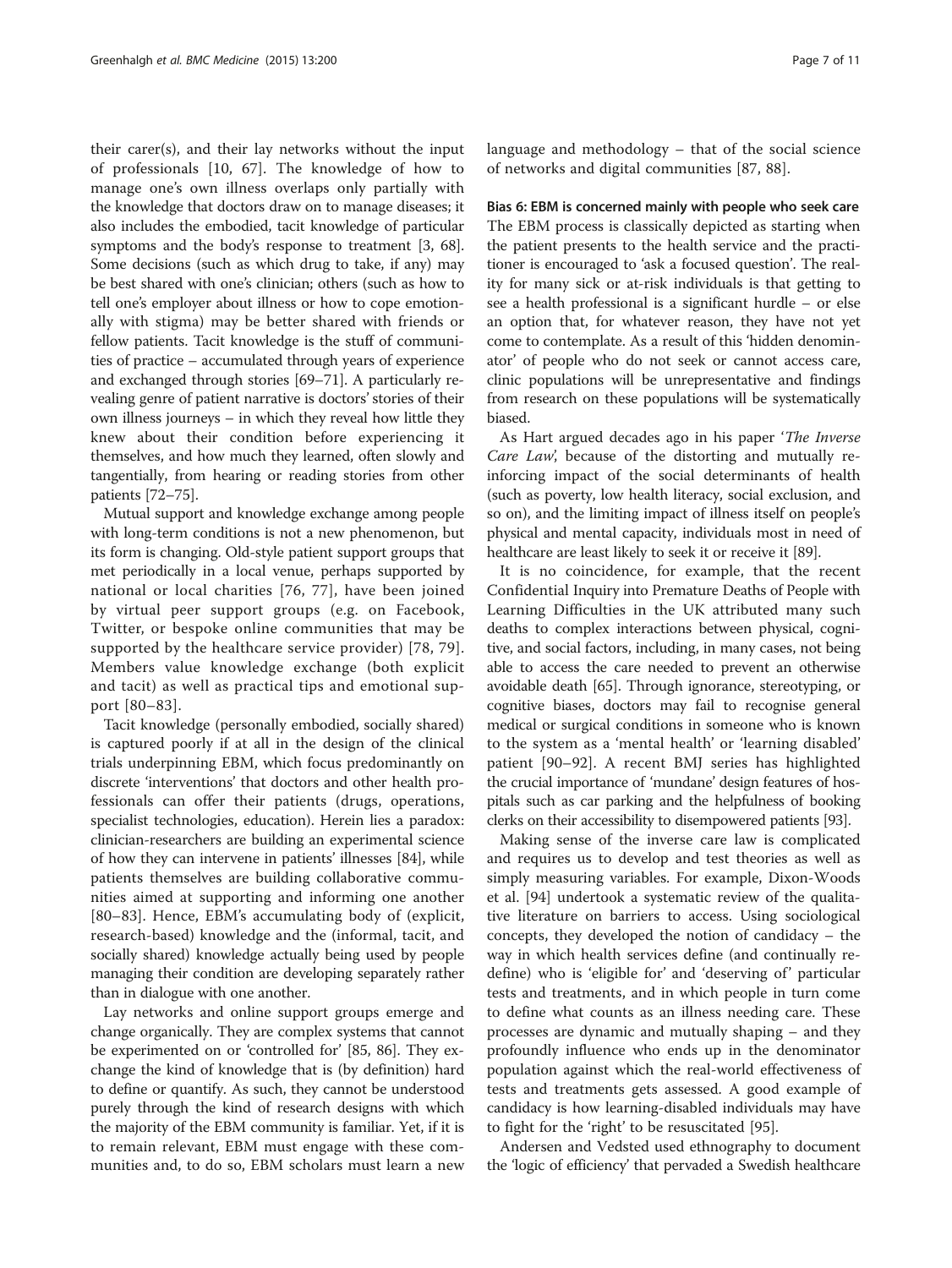organisation [\[96](#page-10-0)]. They showed how patients, in order to gain access to its services, had to 'juggle' this logic of efficiency (that is, continually reframe their symptoms and concerns to fit organisational categories) in order to deal with uncertainties and complex needs – and some were more adept at this than others.

EBM's tendency to focus on the clinical encounter (rather than the wider context in which people get ill or the cultural logics that shape organisational systems) means that long-term conditions are assessed and treated primarily in terms of individual risk factors and behaviour choices. However, 'individual behaviour choices' is only one way of framing this issue. Another approach, preferred by public health practitioners, is to consider how the wider environment shapes and constrains the behaviour of individuals (whose de facto choices may therefore be limited) and introduce system-level changes that make particular choices easier to make.

The built environment in any locality, for example, can be more or less obesogenic, unsafe, dementia-unfriendly, and so on [[97](#page-10-0)–[99\]](#page-10-0). National and local policy to influence such environments can greatly facilitate – or hinder – the adoption of healthy lifestyle patterns by individuals [[100](#page-10-0)]. Recent research on health literacy has reframed the concept from a deficiency of the individual (redressed by 'education') to a deficiency of the system (redressed through community- and organisational-level changes to make services more understandable and accessible to everyone, whatever their cognitive capacity and system knowledge) [\[101](#page-10-0), [102](#page-10-0)]. Such approaches illustrate how the axis of EBM can and should shift from evidence-based individual decisions (in which the evidence is generally simple, with a linear chain of causation and derived from randomised controlled trials) to evidence-based public health (in which evidence is complex, with non-linear chains of causation and derived from a wider range of research designs including natural experiments and communitybased participatory research) [\[103](#page-10-0), [104\]](#page-10-0).

Similarly, healthcare organisations that were designed decades ago to deliver paternalistic care for single diseases will lack the structures, culture, systems, and routines needed to support a democratic, collaborative, and interdisciplinary approach to self-management in patients who increasingly have more than one chronic condition [[105\]](#page-10-0). The research literature on experience based codesign suggests that designing services and treatments with patients, based on detailed analysis of the patient experience, is likely to produce organisations and systems that support evidence-based care [[106\]](#page-10-0).

### Summary

We have argued that the EBM paradigm is not as patient centred as it is sometimes assumed to be. We are

The six 'biases' described in this review – the limited involvement of patients and carers in research; EBM's hierarchical dismissal of personal experience and qualitative research more generally; its tendency to over-emphasise the use of decision tools at the expense of more humanistic elements of the consultation; its failure to recognise and address power imbalances; its implicit assumption that key decisions happen with a clinician in the room; and its neglect of the inverse care law – can all be traced back to the assumptions and preferred focus of the discipline of epidemiology: the science of experimental and observational studies of diseases in populations.

EBM's epidemiological focus, which is appropriate and rigorous when considering populations or samples, places limited emphasis on aspects of healthcare that are key to the successful application of quantitative research evidence to the individual patient. The conceptual frames of EBM effectively configure the patient as an autonomous rational chooser, a model that does not readily translate into the everyday lives of real patients – multifaceted individuals with physical, cognitive, emotional, and social dimensions, who lead messy, idiosyncratic, networked, and often complicated lives in contexts that are shaped by cultural, economic, and political forces. As Mark Tonelli observed in 1999,

"[In evidence-based medicine], the individuality of patients tends to be devalued, the focus of clinical practice is subtly shifted away from the care of individuals toward the care of populations, and the complex nature of sound clinical judgement is not fully appreciated."

However, whilst this problem has been described for decades, workable solutions have not arisen from within the EBM literature. In our view, this is because generating such solutions would require a fundamental change in perspective, an abandoning of certain deeply held principles and assumptions, and the introduction of new ideas and methodologies from disciplines beyond EBM. Given the policy push for greater patient and carer involvement in research, the time is surely ripe for those who adhere to the EBM paradigm to question its rigid 'gold standard' [[107\]](#page-10-0) and consider whether it is time to extend and enrich EBM's evidence base.

In particular, EBM researchers should learn from the literature on civic engagement with a view to building a level of patient and public involvement in research that goes beyond the limited goal of increasing recruitment to research trials [[108](#page-10-0)]. EBM practitioners should learn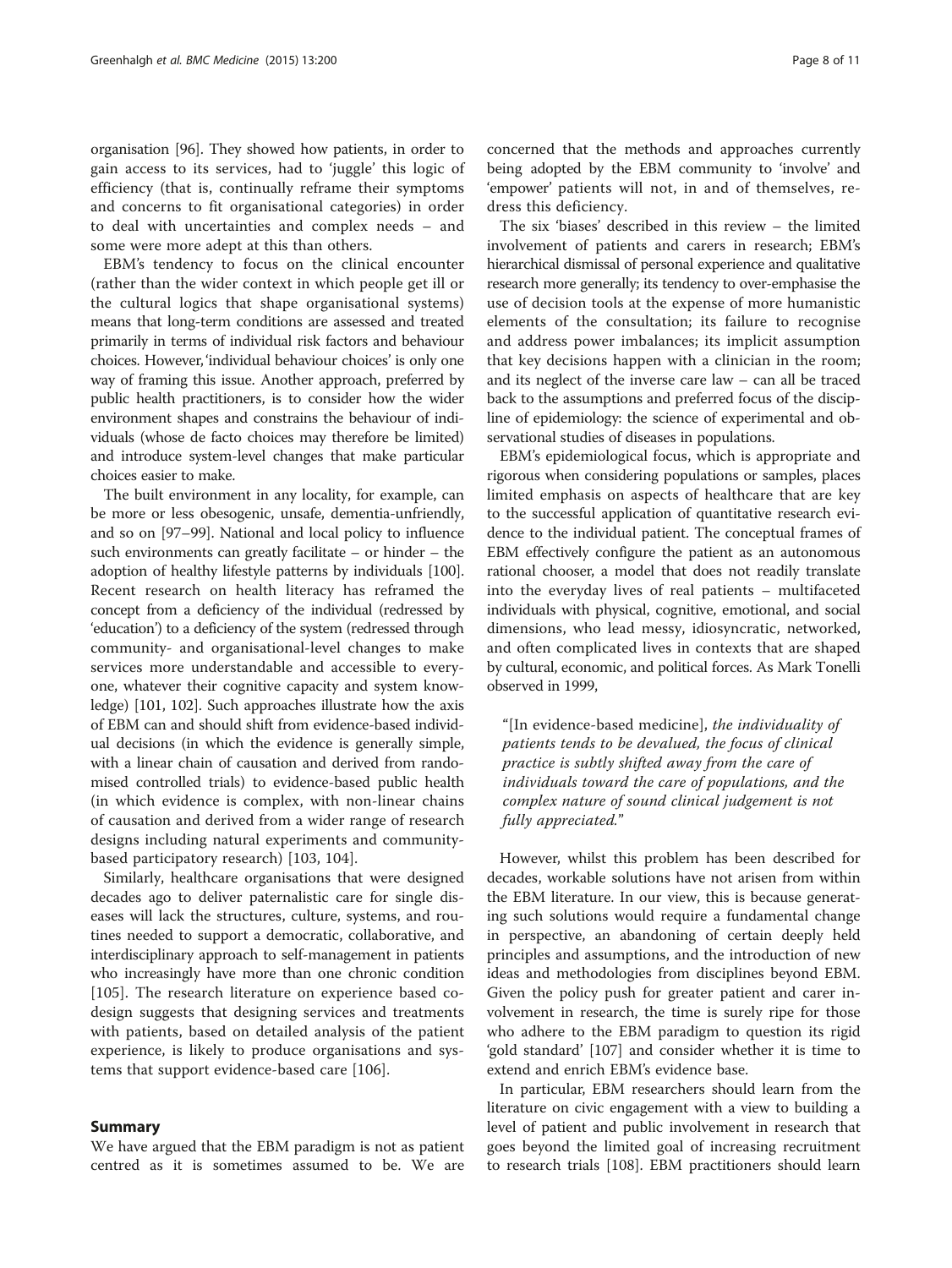<span id="page-8-0"></span>from the humanities (especially philosophy and literature) to ensure that individual ('personally significant') evidence, both subjective and objective, is given appropriate weight in clinical decision-making [\[28](#page-9-0), [109](#page-10-0)]. They should take a more interdisciplinary and humanistic view of clinical consultations, drawing, for example, on the evidence from social psychology and medical education on the importance of the therapeutic relationship [\[38\]](#page-9-0). All this would require a greater focus on the deliberative analysis of real, unique individual cases rather than standardised fictional ones in teaching and professional development [[110](#page-10-0)].

Those who seek to apply EBM in policy and practice should also consider the literature from social and political sciences and critical public health on power and inequality, especially research on power dynamics in healthcare encounters [10, [46\]](#page-9-0), social determinants of health [[100](#page-10-0)], and differential access to health services [\[89, 94](#page-10-0)]. Finally, those whose research focus is the patient should seek to engage with theories, methods, and empirical findings from (among other fields) digital sociology on selfmonitoring, online peer support, and tacit knowledge exchange [7, [87](#page-10-0)].

In conclusion, as we have argued previously, EBM may not be 'a movement in crisis', but it is certainly at a crossroads [[111\]](#page-10-0). The success of clinical epidemiology has taken the EBM movement to a stage where many of the unanswered research questions are no longer epidemiological but humanistic, social, and political. Nowhere is this truer than in EBM's efforts to be patient-centred. We believe that the interdisciplinary approach described in this paper would allow EBM practitioners and policymakers to overcome or reduce what we have (perhaps somewhat provocatively) described as 'biases' against patients and carers.

#### Details of contributors

We bring extensive collective experience as patients (medical and surgical, acute and long-term, physical and mental) and as parents and carers of people who are ill, dependent, or vulnerable. One of us (RS) used her experience of living with a long-term condition as the basis for a PhD in the sociology of healthcare [\[45](#page-9-0)]; another (SRy) has brought the perspective of a parent to social science research on chronic illness, disability, and clinical error [[75](#page-10-0)]; another (TG) recently spent a year recovering from trauma [\[76\]](#page-10-0).

#### Abbreviations

DCCT: Diabetes Control and Complications Trial; EBM: Evidence-based medicine.

#### Competing interests

The authors declare that they have no competing interests.

#### Authors' contributions

All authors contributed to conceptualizing the paper, sourcing material, drafting sections, and discussing how different sections should be refined and integrated. All authors have seen and approved the final manuscript.

#### Authors' information

The Corresponding Author has the right to grant on behalf of all authors and does grant on behalf of all authors, a worldwide licence to the Publishers and its licensees in perpetuity, in all forms, formats and media (whether known now or created in the future), to i) publish, reproduce, distribute, display and store the Contribution, ii) translate the Contribution into other languages, create adaptations, reprints, include within collections and create summaries, extracts and/or, abstracts of the Contribution, iii) create any other derivative work(s) based on the Contribution, iv) to exploit all subsidiary rights in the Contribution, v) the inclusion of electronic links from the Contribution to third party material where-ever it may be located; and, vi) licence any third party to do any or all of the above.

### Received: 12 May 2015 Accepted: 24 July 2015 Published online: 01 September 2015

#### References

- 1. Elwyn G, Quinlan C, Mulley A, Agoritsas T, Vandvik PO, Guyatt G. Trustworthy evidence for everyone. BMC Med. 2015, in press.
- 2. Kelly M, Heath I, Greenhalgh T, Howick J. The importance of values in evidence-based medicine. BMC Med Ethics. 2015, in press.
- 3. Greenhalgh T, Wherton J, Sugarhood P, Hinder S, Procter R, Stones R. What matters to older people with assisted living needs? A phenomenological analysis of the use and non-use of telehealth and telecare. Soc Sci Med. 2013;93:86–94.
- 4. Gawande A. Being mortal. Toronto: Doubleday Canada; 2014.
- 5. Charon R. Narrative medicine: a model for empathy, reflection, profession, and trust. JAMA. 2001;286:1897–902.
- 6. Fadiman A. The spirit catches you and you fall down: a Hmong child, her American doctors, and the collision of two cultures. New York: Macmillan; 1997.
- 7. Lupton D. The digitally engaged patient: self-monitoring and self-care in the digital health era. Soc Theory Health. 2013;11:256–70.
- 8. Vassilev I, Rogers A, Kennedy A, Koetsenruijter J. The influence of social networks on self-management support: a metasynthesis. BMC Public Health. 2014;14:719.
- 9. Lupton D. Medicine as culture: illness, disease and the body. Thousand Oaks, CA: Sage; 2012.
- 10. Snow R, Humphrey C, Sandall J. What happens when patients know more than their doctors? Experiences of health interactions after diabetes patient education: a qualitative patient-led study. BMJ Open. 2013;3, e003583.
- 11. May C, Allison G, Chapple A, Chew-Graham C, Dixon C, Gask L, et al. Framing the doctor-patient relationship in chronic illness: a comparative study of general practitioners' accounts. Sociol Health Illness. 2004;26:135–58.
- 12. Barry CA, Stevenson FA, Britten N, Barber N, Bradley CP. Giving voice to the lifeworld. More humane, more effective medical care? A qualitative study of doctor–patient communication in general practice. Soc Sci Med. 2001;53:487–505.
- 13. Ramiller NC, Pentland BT. Management implications in information systems research: the untold story. J Assoc Inf Syst. 2009;10:2.
- 14. Marinker M. The chameleon, the Judas goat, and the cuckoo. J R Coll Gen Pract. 1978;28:199–206.
- 15. Mockford C, Staniszewska S, Griffiths F, Herron-Marx S. The impact of patient and public involvement on UK NHS health care: a systematic review. International J Qual Health Care. 2012;24:28–38.
- 16. Shamoon H, Duffy H, Fleischer N, Engel S, Saenger P, Strelzyn M, et al. The effect of intensive treatment of diabetes on the development and progression of long-term complications in insulin-dependent diabetes-mellitus. New Engl J Med. 1993;329:977–86.
- 17. Frier BM, Fisher M. Hypoglycaemia in clinical diabetes. New York: John Wiley & Sons; 2007.
- 18. UK Prospective Diabetes Study Group. Intensive blood-glucose control with sulphonylureas or insulin compared with conventional treatment and risk of complications in patients with type 2 diabetes (UKPDS 33). Lancet. 1998;352:837–53.
- 19. McCormack J, Greenhalgh T. Seeing what you want to see in randomised controlled trials: versions and perversions of UKPDS data. BMJ. 2000;320:1720.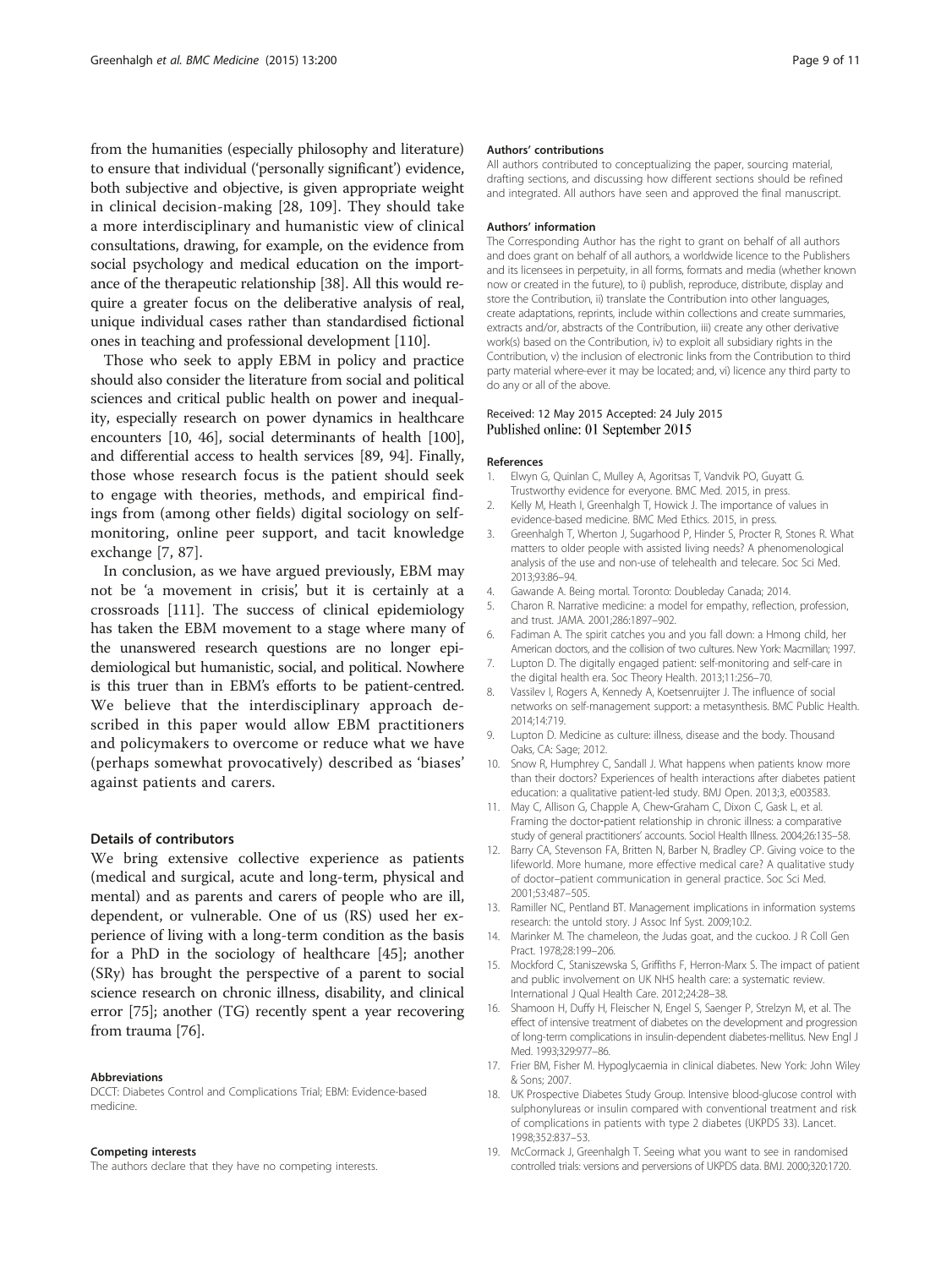- <span id="page-9-0"></span>20. Martin RD. Linking physicians' pay to the quality of care – a major experiment in the United Kingdom. N Engl J Med. 2004;351:1448–54.
- 21. Yudkin JS, Lipska KJ, Montori VM. The idolatry of the surrogate. BMJ. 2011;343:d7995.
- 22. Patel A, MacMahon S, Chalmers J, Neal B, Billot L, Woodward M, et al. Intensive blood glucose control and vascular outcomes in patients with type 2 diabetes. N Engl J Med. 2008;358:2560–72.
- 23. Gerstein HC, Miller ME, Byington RP, Goff Jr DC, Bigger JT, Buse JB, et al. Effects of intensive glucose lowering in type 2 diabetes. N Engl J Med. 2008;358:2545–59.
- 24. Lehman R, Krumholz HM. Tight control of blood glucose in long standing type 2 diabetes. BMJ. 2009;338:b800.
- 25. Anekwe L. NICE committee raises QOF HbA1c target. Pulse 2010. [http://](http://www.pulsetoday.co.uk/nice-committee-raises-qof-hba1c-target/11038170.article#.Vb8yNIseWJU) [www.pulsetoday.co.uk/nice-committee-raises-qof-hba1c-target/](http://www.pulsetoday.co.uk/nice-committee-raises-qof-hba1c-target/11038170.article#.Vb8yNIseWJU) [11038170.article#.Vb8yNIseWJU.](http://www.pulsetoday.co.uk/nice-committee-raises-qof-hba1c-target/11038170.article#.Vb8yNIseWJU) Accessed April 5 2015.
- 26. Cappelleri JC, Zou KH, Bushmakin AG, Alvir JMJ, Alemayehu D, Symonds T. Patient-reported outcomes: Measurement, implementation and interpretation. Boca Raton, FL: CRC Press; 2013.
- 27. Guyatt GH, Sackett DL, Sinclair JC, Hayward R, Cook DJ, Cook RJ, et al. Users' guides to the medical literature: IX. A method for grading health care recommendations. JAMA. 1995;274:1800–4.
- 28. Greenhalgh T. Narrative based medicine in an evidence based world. BMJ. 1999;318:323–5.
- 29. Sackett DL, Rosenberg WM, Gray J, Haynes RB, Richardson WS. Evidence based medicine: what it is and what it isn't. BMJ. 1996;312:71.
- 30. Greenhalgh T, Wengraf T. Collecting stories: is it research? Is it good research? Preliminary guidance based on a Delphi study. Med Educ. 2008;42:242–7.
- 31. Mol A. The logic of care: Health and the problem of patient choice. London: Routledge; 2008.
- 32. May CR, Eton DT, Boehmer K, Gallacher K, Hunt K, MacDonald S, et al. Rethinking the patient: using Burden of Treatment Theory to understand the changing dynamics of illness. BMC Health Serv Res. 2014;14:281.
- 33. Mattingly C. Healing dramas and clinical plots: the narrative structure of experience, vol. 7. Cambridge: Cambridge University Press; 1998.
- 34. Carel H. Illness: the cry of the flesh. London: Acumen; 2008.
- 35. Mol A, Moser I, Pols J. Care in practice. On tinkering in clinics, homes and farms. London: Transaction Publishers; 2010.
- 36. Anderson C, Herxheimer A. Harnessing patients' awareness of adverse reactions to the drugs. Understanding and using health experiences: improving patient care. In: Ziebland S, Coulter A, Calibrese JD, Locock L, editors. Understanding and Using Health Experiences: Improving patient care, Chapter 12. Oxford: Oxford University Press; 2013. p. 116–37.
- 37. Agoritsas T, Heen AF, Brandt L, Alonso-Coello P, Kristiansen A, Akl EA, et al. Decision aids that really promote shared decision making: the pace quickens. BMJ. 2015;350:g7624.
- 38. Ong LM, De Haes JC, Hoos AM, Lammes FB. Doctor-patient communication: a review of the literature. Soc Sci Med. 1995;40:903–18.
- 39. Cruz M, Pincus HA. Research on the influence that communication in psychiatric encounters has on treatment. Psychiatr Serv. 2002;53(10):1253–65.
- 40. Martin DJ, Garske JP, Davis MK. Relation of the therapeutic alliance with outcome and other variables: a meta-analytic review. J Consult Clin Psychol. 2000;68:438.
- 41. Levenstein JH, McCracken EC, McWhinney IR, Stewart MA, Brown JB. The patient-centred clinical method. 1. A model for the doctor-patient interaction in family medicine. Fam Pract. 1986;3:24–30.
- 42. Brown J, Stewart M, McCracken E, McWhinney IR, Levenstein J. The patientcentred clinical method. 2. Definition and application. Fam Pract. 1986;3:75–9.
- 43. Liberati EG, Gorli M, Moja L, Galuppo L, Ripamonti S, Scaratti G. Exploring the practice of patient centered care: The role of ethnography and reflexivity. Soc Sci Med. 2015;133:45–52.
- 44. Miles A, Mezzich J. The care of the patient and the soul of the clinic: person-centered medicine as an emergent model of modern clinical practice. Int J Person Centered Med. 2011;1:207–22.
- 45. Schei E. Doctoring as leadership: the power to heal. Perspect Biol Med. 2006;49:393–406.
- 46. Scambler G, Britten N. System, lifeworld and doctor-patient interaction. In: Scambler G, editor. Habermas, critical theory and health, vol. 8. London: Routledge; 2001. p. 212.
- 47. Greenhalgh T, Robb N, Scambler G. Communicative and strategic action in interpreted consultations in primary health care: a Habermasian perspective. Soc Sci Med. 2006;63:1170–87.
- 48. Werner A, Malterud K. It is hard work behaving as a credible patient: encounters between women with chronic pain and their doctors. Soc Sci Med. 2003;57:1409–19.
- 49. Dumit J. Illnesses you have to fight to get: facts as forces in uncertain, emergent illnesses. Soc Sci Med. 2006;62:577–90.
- 50. Thorne SE, Ternulf Nyhlin K, Paterson BL. Attitudes toward patient expertise in chronic illness. Int J Nurs Stud. 2000;37:303–11.
- 51. Paterson BL. Myth of empowerment in chronic disease. J Adv Nurs. 2001;34:574–81.
- 52. Carel H, Kidd IJ. Epistemic injustice in healthcare: a philosophial analysis. Med Health Care Philos. 2014;17:529–40.
- 53. Russo J. Survivor-controlled research: A new foundation for thinking about psychiatry and mental health. Forum: Qualitative Social Research. 2012;13(1):Art. 8: [http://nbn-resolving.de/urn:nbn:de:0114-fqs120187.](http://nbn-resolving.de/urn:nbn:de:0114-fqs120187)
- 54. Noorani T. Service user involvement, authority and the 'expert-byexperience' in mental health. J Political Power. 2013;6:49–68.
- 55. Ogden J, Bavalia K, Bull M, Frankum S, Goldie C, Gosslau M, et al. "I want more time with my doctor": a quantitative study of time and the consultation. Fam Pract. 2004;21:479–83.
- 56. Cooper S-A, Melville C, Morrison J. People with intellectual disabilities: their health needs differ and need to be recognised and met. BMJ. 2004;329:414–5.
- 57. van Kempen JA, Robben SH, Zuidema SU, Rikkert MGO, Melis RJ, Schers HJ. Home visits for frail older people: a qualitative study on the needs and preferences of frail older people and their informal caregivers. Brit J General Practice. 2012;62:e554–60.
- 58. Robb N, Greenhalgh T. "You have to cover up the words of the doctor": the mediation of trust in interpreted consultations in primary care. J Health Organ Manag. 2006;20:434–55.
- 59. Hagan TL, Donovan HS. Self-advocacy and cancer: a concept analysis. J Adv Nurs. 2013;69:2348–59.
- 60. Fleissig A, Glasser B, Lloyd M. Encouraging out-patients to make the most of their first hospital appointment: to what extent can a written prompt help patients get the information they want? Patient Educ Couns. 1999;38:69–79.
- 61. Alborz A, McNally R, Glendinning C. Access to health care for people with learning disabilities in the UK: mapping the issues and reviewing the evidence. J Health Serv Res Policy. 2005;10:173–82.
- 62. Schoenberg NE, Amey CH, Stoller EP, Muldoon SB. Lay referral patterns involved in cardiac treatment decision making among middle-aged and older adults. Gerontologist. 2003;43:493–502.
- 63. Stoller EP, Wisniewski AA. The structure of lay consultation networks: managing illness in community settings. J Aging Health. 2003;15:482–507.
- 64. Corbin JM, Strauss A. Unending work and care: managing chronic illness at home. San Francisco, CA: Jossey-Bass; 1988.
- 65. Hinder S, Greenhalgh T. "This does my head in". Ethnographic study of selfmanagement by people with diabetes. BMC Health Serv Res. 2012;12:83.
- 66. Vassilev I, Rogers A, Blickem C, Brooks H, Kapadia D, Kennedy A, et al. Social networks, the 'work' and work force of chronic illness self-management: a survey analysis of personal communities. PLoS One. 2013;8, e59723.
- 67. Department of Health. The expert patient: a new approach to chronic disease management for the 21st century. London: Department of Health; 2001.
- 68. Pickard S, Rogers A. Knowing as practice: self-care in the case of chronic multi-morbidities. Soc Theory Health. 2012;10:101–20.
- 69. Greenhalgh T, Collard A, Campbell-Richards D, Vijayaraghavan S, Malik F, Morris J, et al. Storylines of self-management: narratives of people with diabetes from a multiethnic inner city population. J Health Serv Res Policy. 2011;16:37–43.
- 70. Holm S. Justifying patient self-management evidence based medicine or the primacy of the first person perspective. Med Health Care Philos. 2005;8:159–64.
- 71. Lave J, Wenger E. Situated learning: legitimate peripheral participation. Cambridge: Cambridge University Press; 1991.
- 72. Wu E, Rapport F, Jones K, Greenhalgh T. Soldiers become casualties: doctors' accounts of the SARS epidemic. In: Greenhalgh T, Hurwitz B, Skultans V, editors. Narrative research in health and illness. London: BMJ Publications; 2004.
- 73. Klitzman R. Improving education on doctor–patient relationships and communication: lessons from doctors who become patients. Acad Med. 2006;81:447–53.
- 74. Woolf K, Cave J, McManus IC, Dacre JE. It gives you an understanding you can't get from any book. The relationship between medical students' and doctors' personal illness experiences and their performance: a qualitative and quantitative study. BMC Med Educ. 2007;7:50.